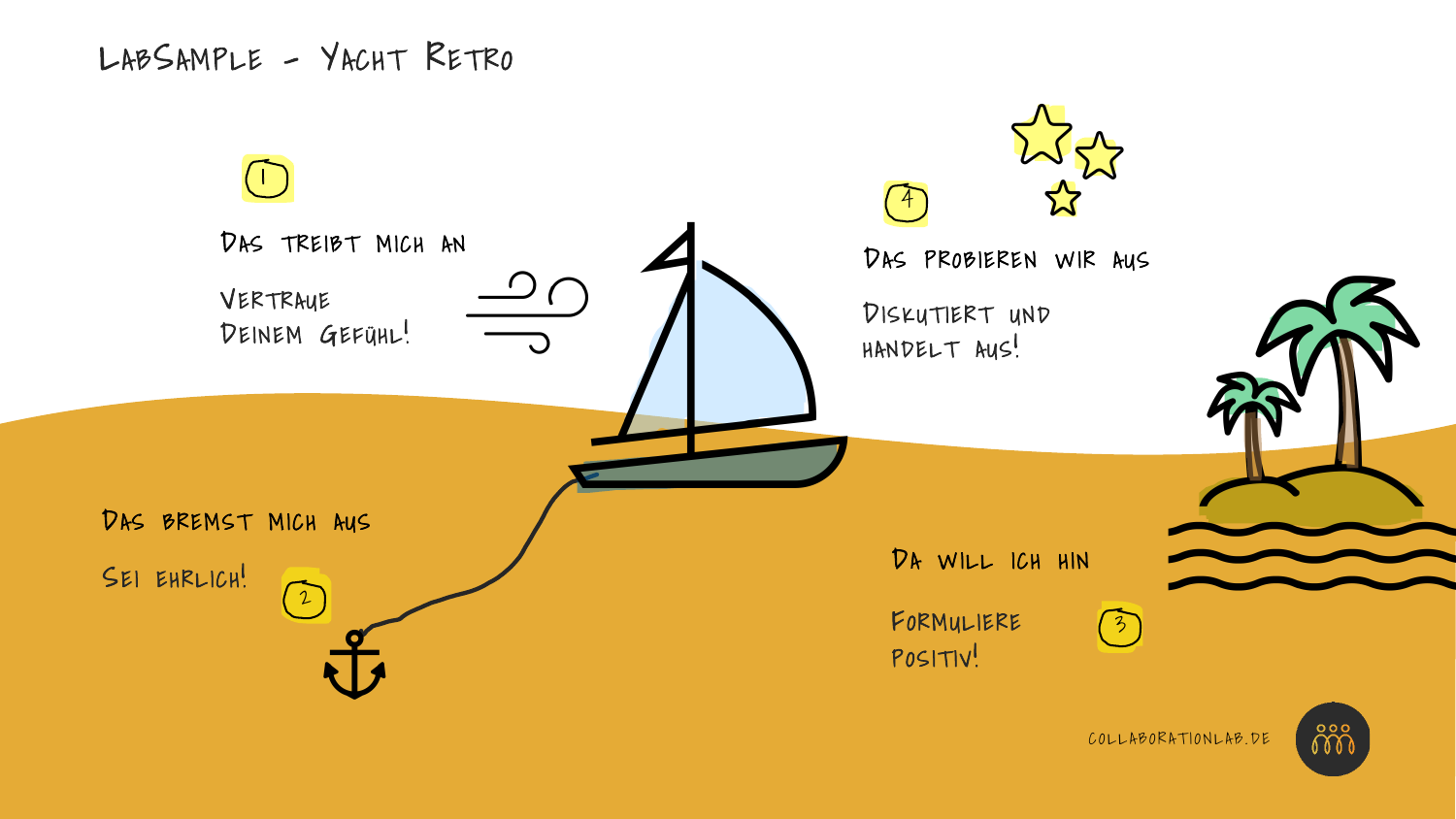## SO GEHT'S

IHR HABT NOCH KEINE PRINZIPIEN DER ZUSAMMENARBEIT?

DIE SOLLTET IHR ZUERST ERARBEITEN UND AUSPROBIEREN. DANN GEHT'S HIER WEITER MIT DEM BLICK ZURÜCK, UM DARAUS ZU LERNEN:

DAS GANZE TEAM IST ZUSAMMEN IM RAUM. ALLE SCHREIBEN

HIER NOCH KEINE DISKUSSION. BIS HIERHER GEHT ES UM DIE WAHRNEHMUNG UND BEDÜRFNISSE DER

DISKUSSION. BIS HIERHER GEHT ES UM DIE WAHRNEHMUNG UND BEDÜRFNISSE DER EINZELPERSONEN. WAS JETZT IN DIE STERNENNAVIGATION AUFGENOMMEN WIRD, SOLLTE BESPROCHEN UND DISKUTIERT WERDEN.